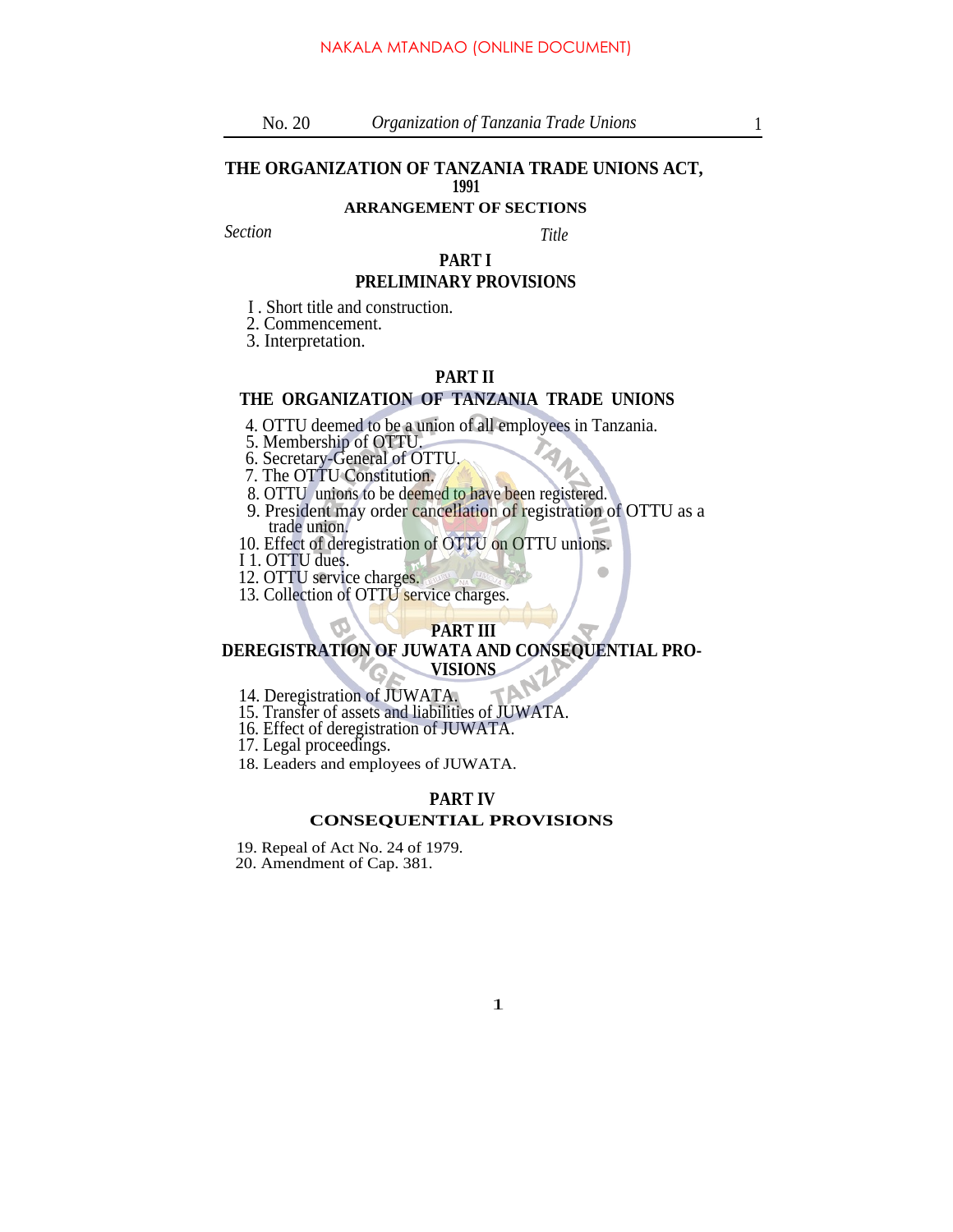

 $I \downarrow$  I

**An Act to give statutory affect to the establishment of the Organization of Tanzania Trade Unions as the sole union representative of all workers In Tanzania, and consequentially to provide for the deregistration of JUWATA, the repeal of the Jumuiya ya Wafanyakazi wa Tanzania Act, 1979, and for other matters relative to those**

WHEREAS in compliance with its decisions Chama cha Mapinduzi has ceased to have Jumuiya ya Wafanyakazi wa Tanzania established as a mass organization under the Constitution of the Party:

AND WHEREAS in consequence of that decision of the Party, Jumuiya ya Wafanyakazi wa Tanzania has, in compliance with its Rules, established an organization to be known as Organization of Tanzania Trade Unions or, by the acronym OTTU which will exist as a trade union with effect from the effective date:

AND WHEREAS, therefore, with effect from the effective date, Jumuiya ya Wafanyakazi wa Tanzania shall cease to exist:

AND WHEREAS it is therefore meet that statutory provisions be made giving effect to the changes thereby produced, and to make other provisions connected with the demise of JUWATA and the establishment of OTTU, including the deregistration of JUWATA and the repeal of the Jumuiya ya Wafanyakazi wa Tanzania Act, 1979:

NOW THEREFORE, it be enacted -by the Parliament of the United Republic of Tanzania as follows.-

#### **PART I**

#### **PRELIMINARY PROVISIONS**

1. This Act may be cited as the Organization of Tanzania Trade Unions Act, 1991, and shall be read as one with the Trade Union Ordinance

Short title and construction Cap. 381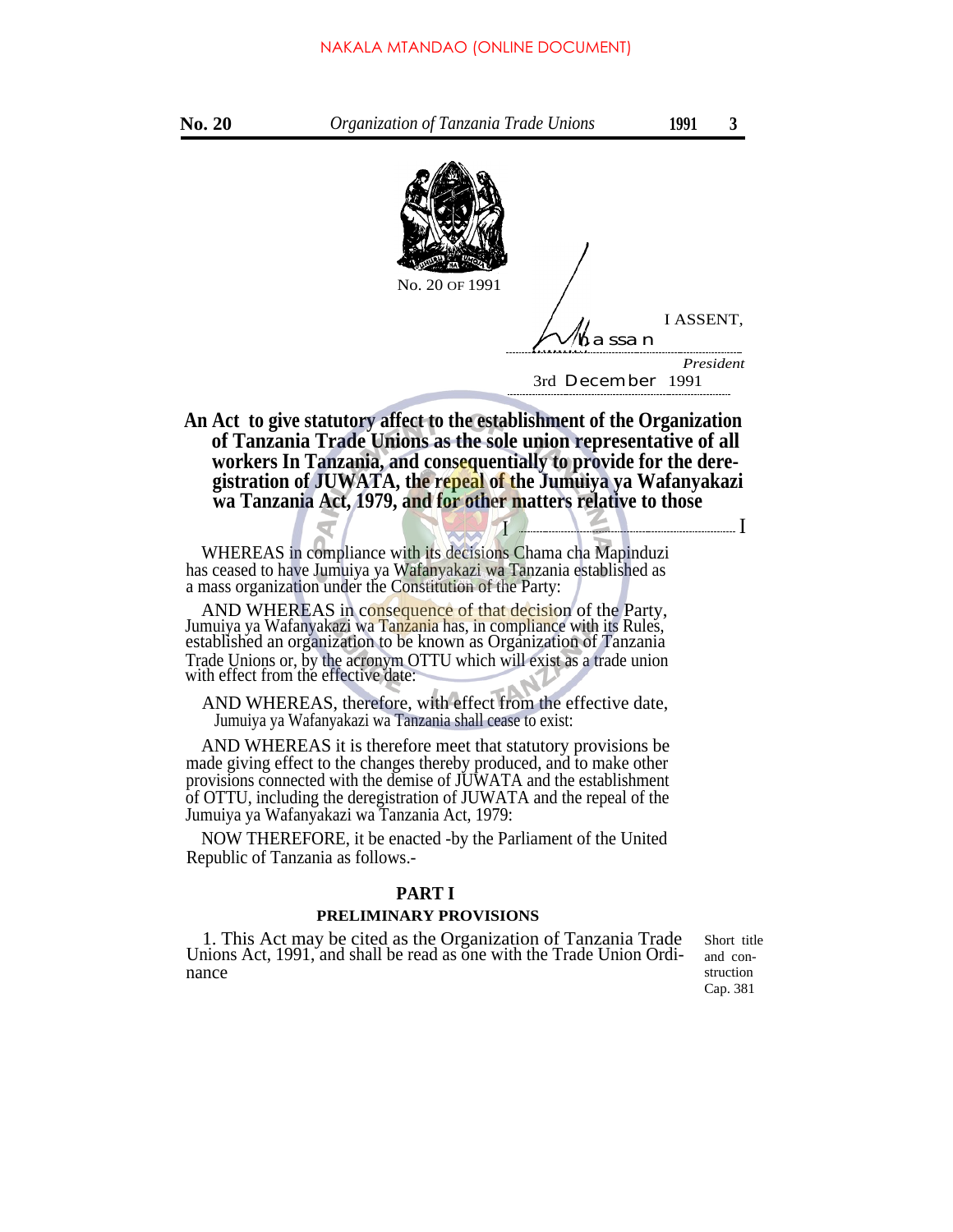|  | <b>No. 20</b> | Organization of Tanzania Trade Unions | 1991 |
|--|---------------|---------------------------------------|------|
|--|---------------|---------------------------------------|------|

Commence. ment

**2**. This Act shall come into operation on such date as the Minister may, by notice published in the *Gazette,* appoint.

tation

Interpre- **3**. In this Act, unless the context requires otherwise-

''the effective date'' means the day appointed pursuant to section 2; ''JUWATA'' means Jumuiya ya Wafanyakazi wa Tanzania established

pursuant to the Constitution of the Party and referred to in the repealed law;

''the Minister'' means the Minister for the time being responsible for labour matters;

''the Ordinance'' means the Trade Unions Ordinance;

OTTU'' means the Organization of Tanzania Trade Unions;

''the Party'' means Chama cha Mapinduzi;

''the Registrar'' means the Registrar of Trade Unions appointed under section 3 of the Ordinance, and includes an assistant registrar appointed under section 4 of the Ordinance.

''Union'' means an OTTU Union formed or established in accordance with section 8.

#### **PART II**

#### **THE ORGANIZATION OF TANZANIA TRADE UNIONS**

**4**-(1) OTTU shall be the sole trade union body representative of all employees in the United Republic. **OTTU** deemed to be a union of all employees in

Member-

Tanzania

(2) OTTU shall, with effect from the effective date, be deemed to be a trade union, and the Registrar shall, upon appropriate application being made, register it in that behalf under the Ordinance.

**5**.-(1) Subject to subsections (2) and (3) and to the relevant proviship of sions of the Constitution of OTTU of any other written law for the OTTU time being in force in relation to the eligibility of persons to be members of trade unions, persons may become members of OTTU in accordance with the procedure prescribed by or under the Constitution of OTTU.

> (2) For the purposes of this Act, every person who is, immediately before the effective date, a member of JUWATA shall, with effect from the effective date, be deemed to have become and, unless the contrary is proved, to be a founder member of OTTU, and his membership of OTTU shall be governed by the Rules.

(3) A founder member of OTTU shall not be liable to pay any initial fees in respect of his membership of OTTU.

Secretary General of OTTU

**6**. The Secretary-General of OTTU holding office in accordance with the Constitution of OTTU shall be the chief executive officer of OTTU and shall be responsible for the conduct and management of an the affairs and activities of OTTU.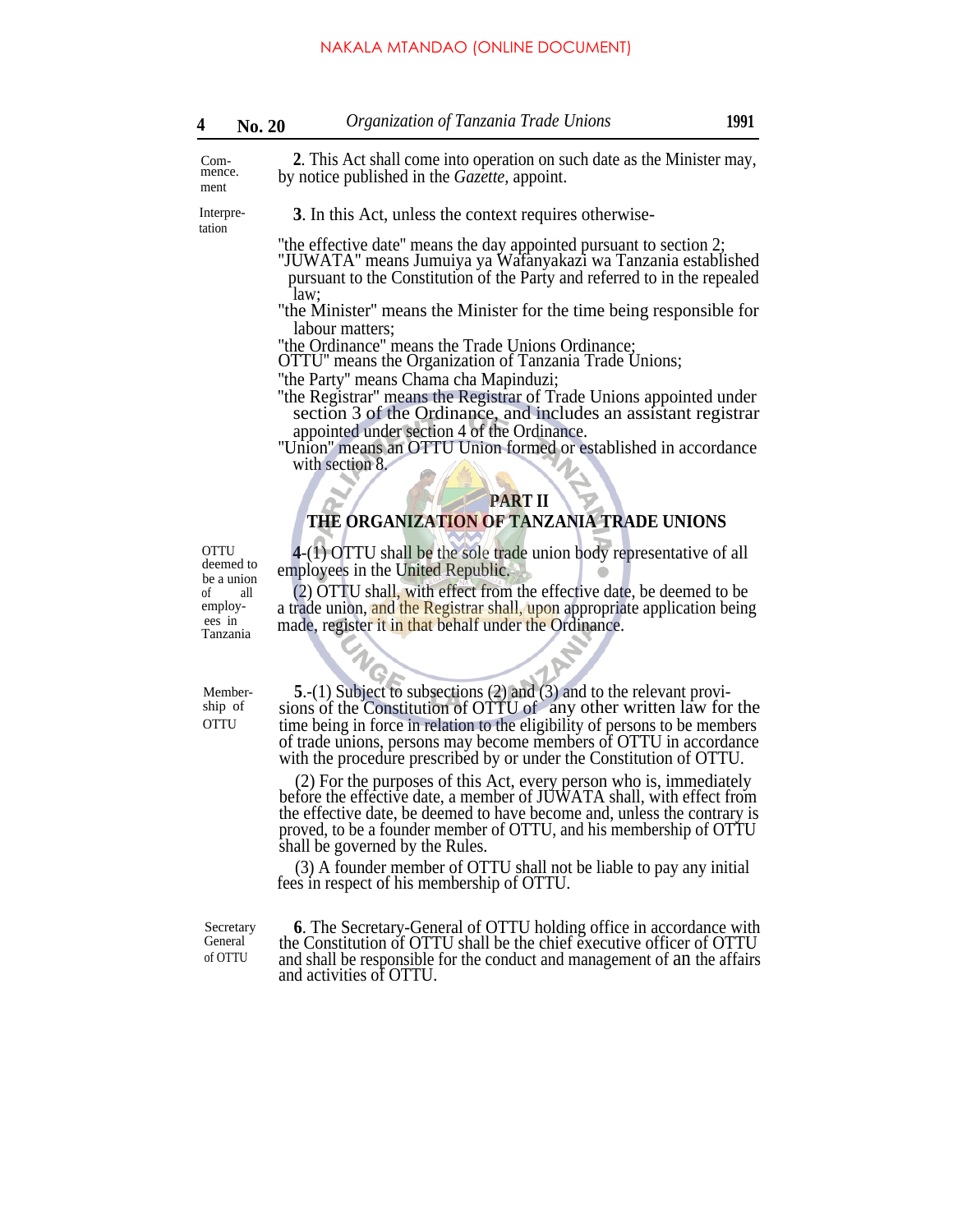**7**.--(1) The affairs and activities of OTTU and *of* unions formed by or affiliated to OTTU, and their conduct and management, shall be governed by the Constitution of OTTU which shall, subject to this Act be deemed to be the rules of OTTU for the purposes of the Ordinance.

(2) For the avoidance of doubt, it is hereby declared that the provisions of the Constitution of OTTU regarding the functions and powers of OTTU, and its departments, members, organs and trustees, shall apply to their respective capacities only in relation to OTTU as a trade union and nothing in that Constitution nor in this Act shall be construed as authorizing the disregard of any enactment or rule of law by OTTU or by any of its departments, members, organs or trustees.

(3) OTTU shall not be deemed to be in default under any of the provisions of the Ordinance relating to the rules of a trade union and the matters to be contained in those rules, or be liable to have its registration under the Ordinance canceled, solely by reason of the omission from its Constitution of any matter required to be contained in the rules of a trade union; and nothing in section  $13(l)(f)$ , 27 or 36 or the Ordinance shall apply to OTTU.

(4) Subject to the Ordinance and to this Act, the Constitution of OTTU submitted to the Registrar for the purposes of registration may be amended, modified or replaced in accordance with the procedure provided for in that behalf in the Constitution.

**8**.-(1) Every union formed by or affiliated to OTTU in accordance with the Constitution of OTTU shall be known as-an OTTU union.

(2) Every OTTU union shall be deemed to be a trade union and to have been registered as such together with OTTU; save that the cessation of trade union activities of any OTTU union in accordance with this Act shall not by itself alone affect the validity of the existence or operations of OTTU under this Act.

**9**. -(1) If the Registrar is satisfied-

- (a) that it is necessary or desirable for any *of* the reasons prescribed by Section 14 of the Ordinance that the registration *of* OTTU be can celled, or
- (b) that OTTU has failed to carry out satisfactorily the objects for which it is invested with the status of sole trade union body representative of all employees in the United Republic; or
- (c) that the further operation of OTTU as a trade anion is no longer in the pubic interest,

he may, after consultation with all such parties as he deems it necessary in the public interest and obtaining the prior approval in writing of the Minister, by order published in the Gazette, order the cancellation of the registration of OTTU under the Ordinance.

(2) The Registrar shall, in the Order made under subsection (1) cancelling the registration of OTTU, specify some other trade union body which shall, subject to such terms, conditions or limitations as the Registrar shall prescribe in the Order, operate as representative 'of all employees in the place of the one whose registration is canceled.

The **OTTU** Constitution

> **OTTU** unions to be deemed to have been registered

Cancellation of registration by Registrar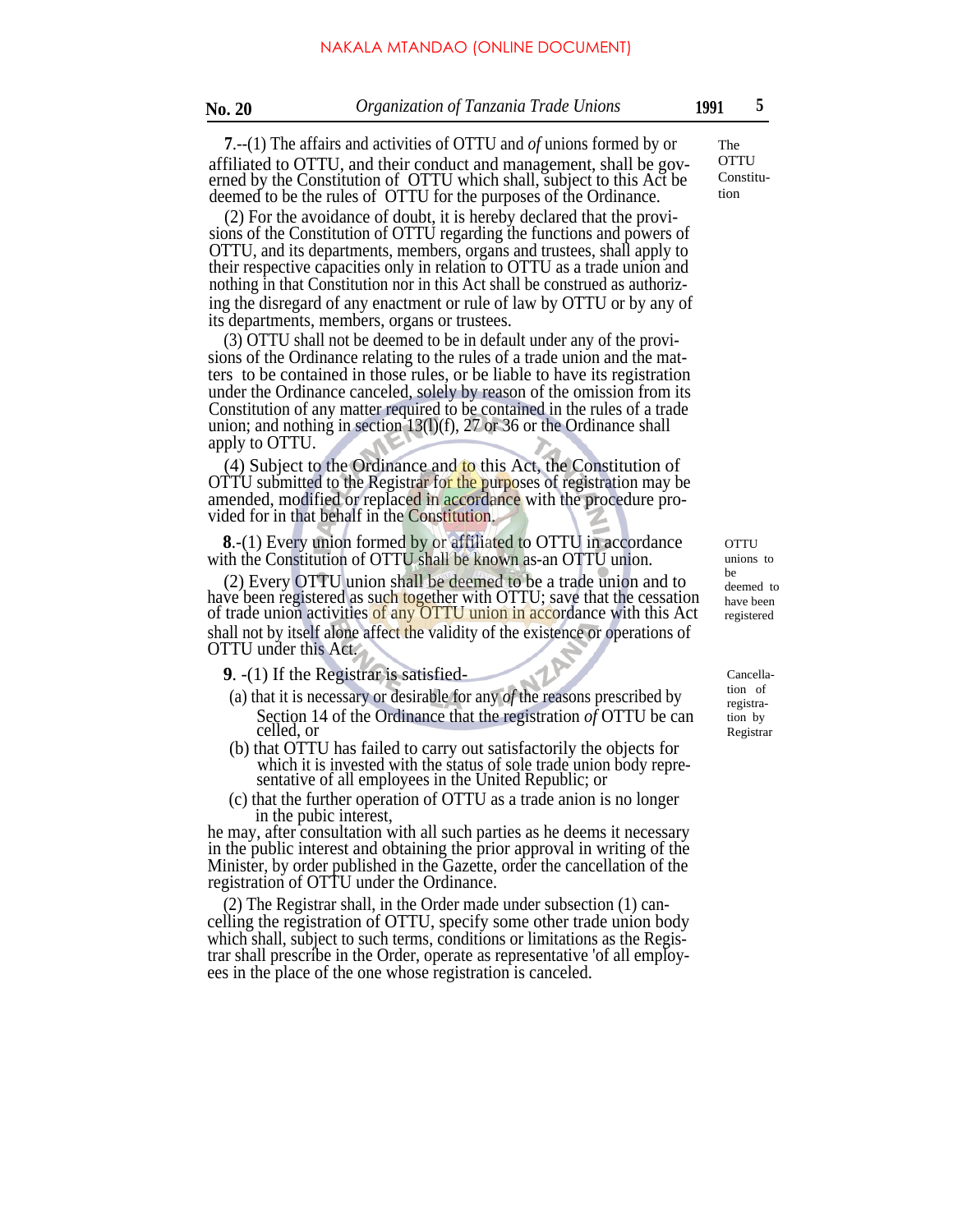(3) Subject to subsection (4), where the Registrar orders the cancellation of the registration of OTTU under the Ordinance in accordance with this section, the provisions of paragraphs  $(a)$ ,  $(b)$ ,  $(c)$  and  $(d)$  of subsection (1), and of subsection (2) of section 17 of the Ordinance shall apply as if the registration of OTT-U had been canceled under section 14 of the Ordinance,

(4) The Registrar shall include in the order under subsection (1), such provisions regarding the disposal of the assets of OTTU to such new body and its assumption of the liabilities of OTTU as appear to him to be just and equitable and such directions shall have effect as if they had been set out in this section.

(5) The Minister shall, not later than three months from the date of publication of the order made by the Registrar, submit before the National Assembly for its approval by resolution-

(a) the order made by the Registrar and published in the *Gazette,*

(b) a report pertaining to the circumstances surrounding the cancellation of the registration of OTTU, and the specification of another

trade union body to be representative of all employees

affect unions

**OTTU** dues

Can- **10**--(1) Where the registration of OTTU is canceled in accordance cella- with Section 9, the registration of any OTTU Union deemed to have been tion of registered with OTTU shall not, unless the Registrar provides otherwise<br>OTTU in the order under Section 9, be deemed to have been canceled along  $\overrightarrow{OTTU}$  in the order under Section 9, be deemed to have been canceled along not to with the cancellation of the registration of OTTU.

 $O(T)$  (2) Upon the cancellation of the registration of OTTU, the Registrar shall by writing under his hand addressed to any such former OTTU union provide for its separate existence and registration under the Ordinance.

> **11**.-(1) In this section the expression " OTTU dues'' means any regular or periodic subscription required to be paid to OTTU by any of its members under its Constitution as a condition of his or its membership, but does not include any levy or subscription for a particular object or purpose.

> (2) The-Secretary-General or his representative shall issue to every employer who employs any person or persons, up to any number, who are members of OTTU, a written notice requiring employees--

(a) to deduct from the wages of his employees who are members of OTTU the sums and at the periods specified in the notice; and

(b) to pay to OTTU the sums to be deducted in the manner specified in the notice.

(3) The Secretary-General may, in lieu of serving separate notices to employers pursuant to the provisions of subsection  $(2)$ , give the notice to all employers of persons who are members of OTTU by publishing it in the Gazette, and where the notice is so published all employers whom it is intended to affect shall be deemed to have notice of ft.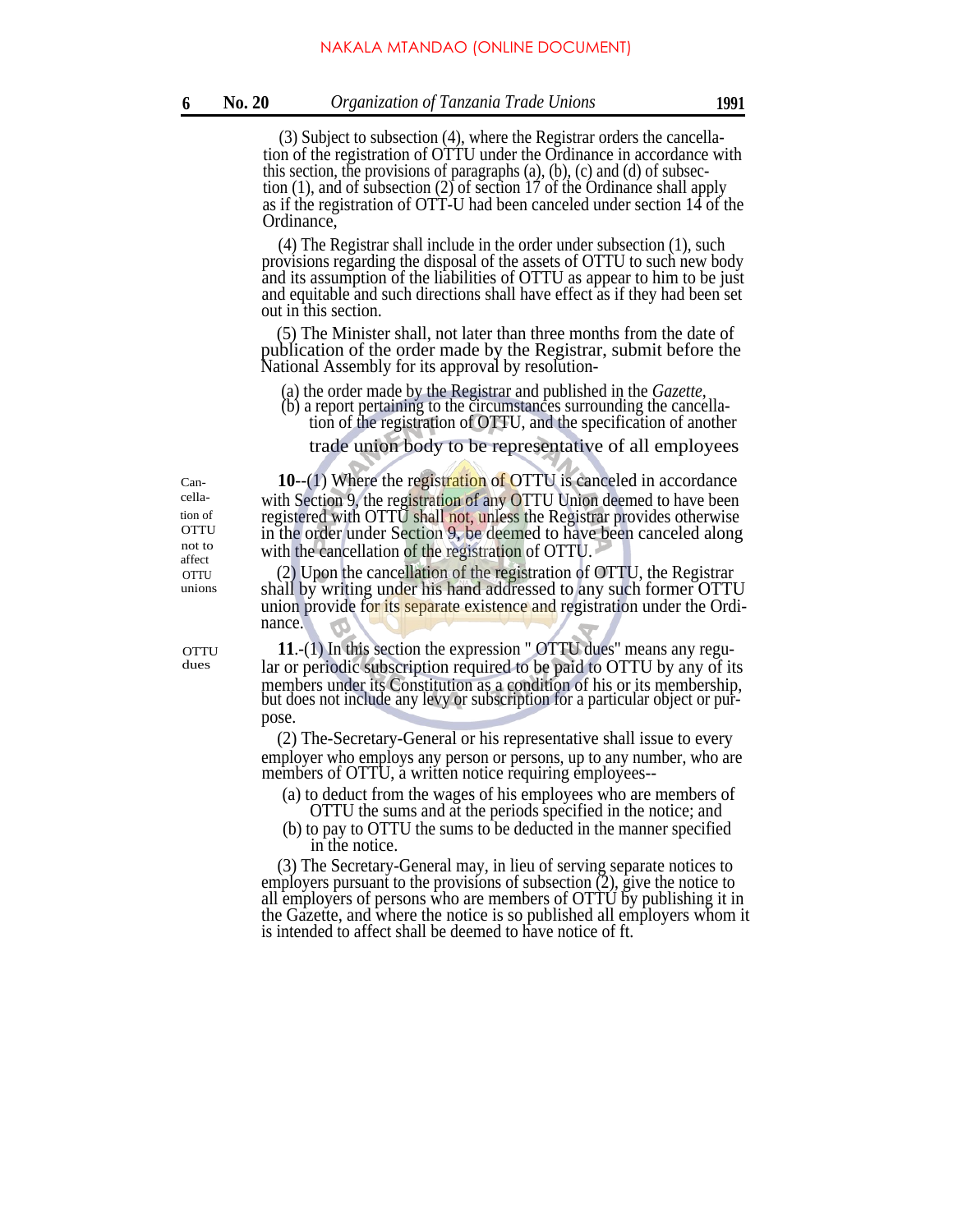(4) Upon a notice being given to an employer or employers pursuant to the provisions of subsection (2) or subsection (3), the provisions of the Trade Unions (Collection of Union Dues) Regulations, 196 shall apply to the employer or employers as if the notice had been given to him or them under regulation 4 of those Regulations, and all references in those Regulations to the "trade union" shall be construed as references to OTTU.

(5) Where any employer, to whom a notice is given under the provisions of subsection  $(2)$  or  $(3)$ , refuses or fails to comply with the provisions of the notice, he shall in addition to any fine payable under regulation 5 of the Trade Unions Collection of Unions (Collection of Union Dues) Regulations, 1962, be liable to pay to OTTU a sum equal to fifteen percentum of the total amount of the deductions for each month during which the sums deducted are not paid to OTTU.

**12**.--(1) There is hereby created a levy to be known as OTTU service charge which shall be paid once in a calendar month by every person who is not a member of OTTU but who is employed in a place of work to which this section applies.

(2) The sum of money payable by any employee as OTTU service charge under this section shall be determined in the same manner as the sums of money payable by members of OTTU dues under section I 1.

(3) This section shall apply to all places of work where fifty or more percentum of the total number of the employees are members of OTTU.

(4) Where the Minister or his representative is satisfied that the numbers of OTTU employed by an employer at any place or places of work is fifty or more percentum of the total number of persons employed by him, he shall give a notice in writing to the employer notifying him that his place or places of work is or are subject to the provisions of this section.

(5) In computing the percentum of the total number of employees formed by the employees who are members of OTTU the total number of employees shall not include persons who are by any written law, prohi- . bited or declared ineligible from being members of a trade union.

**13**.-(1) Where an employer is given a notice in accordance with the provisions of section 1(4), that employer shall, with effect from the date specified in the notice-

- (a) deduct from the monthly wages of his employees who are not members of OTTU the sums and at the periods specified in the notice; and
- (b) pay to OTTU the sums so deducted and in the manner specified in the notice.

(2) The provisions of subsection (4) and (5) of section 11 shall apply to the collection of OTTU service charges under this section in the same manner and to the extent to which those provisions apply for the purposes of the collection of OTTU dues.

Collection of OTTU service charges

GN. 1962 No. 446

**OTTU** service charge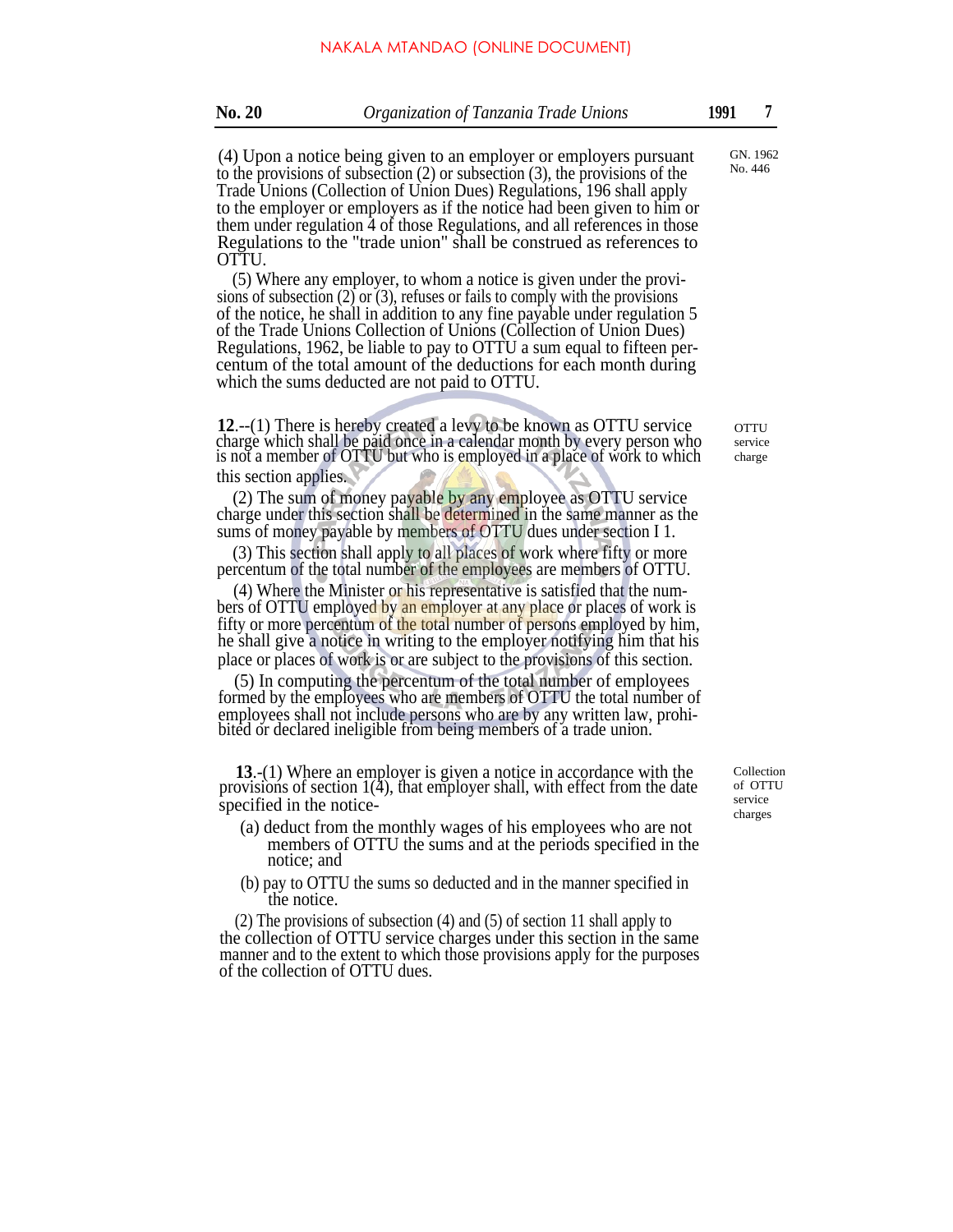#### **PART III**

#### **DEREGISTRATION OF JUWATA AND CONSEQUENTIAL PRO-VISIONS**

Deregistration of JUWATA

Transfer of assets and liab lities of JUWATA

**14**. JUWATA shall, with effect from the effective date be disestablished, and the Registrar shall in that behalf cancel its registration under the Ordinance.

**15**.-(1) Notwithstanding the provisions of section 17 of the Ordinance, all the assets and liabilities of JUWATA shall by virtue of this section and without further assurance, be vested in OTTU as from the effec tive date.

(2) Every person who, immediately before the effective date, was managing the affairs and business of JUWATA shall, upon the enactment of this Act, do all things that are necessary or desirable for the effectual vesting in accordance with the provisions of this Act of the assets and liablities of JUWATA subsisting immediately before the effective date.

(3) Where before the enactment of this Act any person who, immediately before the effective date, was responsible for the manage. ment of the affairs and business of JUWATA did, or purported to do, any lawful act in relation to the assets and liabilities of JUWATA which if done after the enactment of this Act would have been necessary or desirable for the more effectual vesting of the assets-and liabilities of JUWATA in OTTU, such lawful act shall be deemed to have been done under this Act, and its Performance by that person shall not be called into question in any court by reason only of that act having been done before the enactment of this Act.

Effect of deregistration of

**16**-(1) Every instrument specified under subsection (2) as an instrument to which that subsection applies shall, with effect from the effective date, by virtue of this section, continue in full force and effect, and OTTU shall, with effect from the effective date, be-

- (a) substituted for JUWATA as a party to the instrument;
- (b) entitled to receive, and enforce payment of, any money payable under the instrument;
- (c) entitled to obtain transfer, conveyance or assignment of, and enforce possession of any Property which was or is to be transfer. red, conveyed or assigned under the instrument;
- (d) liable to make payment of any money payable under the instrument;
- (e) liable to transfer, convey or assign any property which was or is to be transferred, conveyed or assigned under the instrument,

as the case may. be.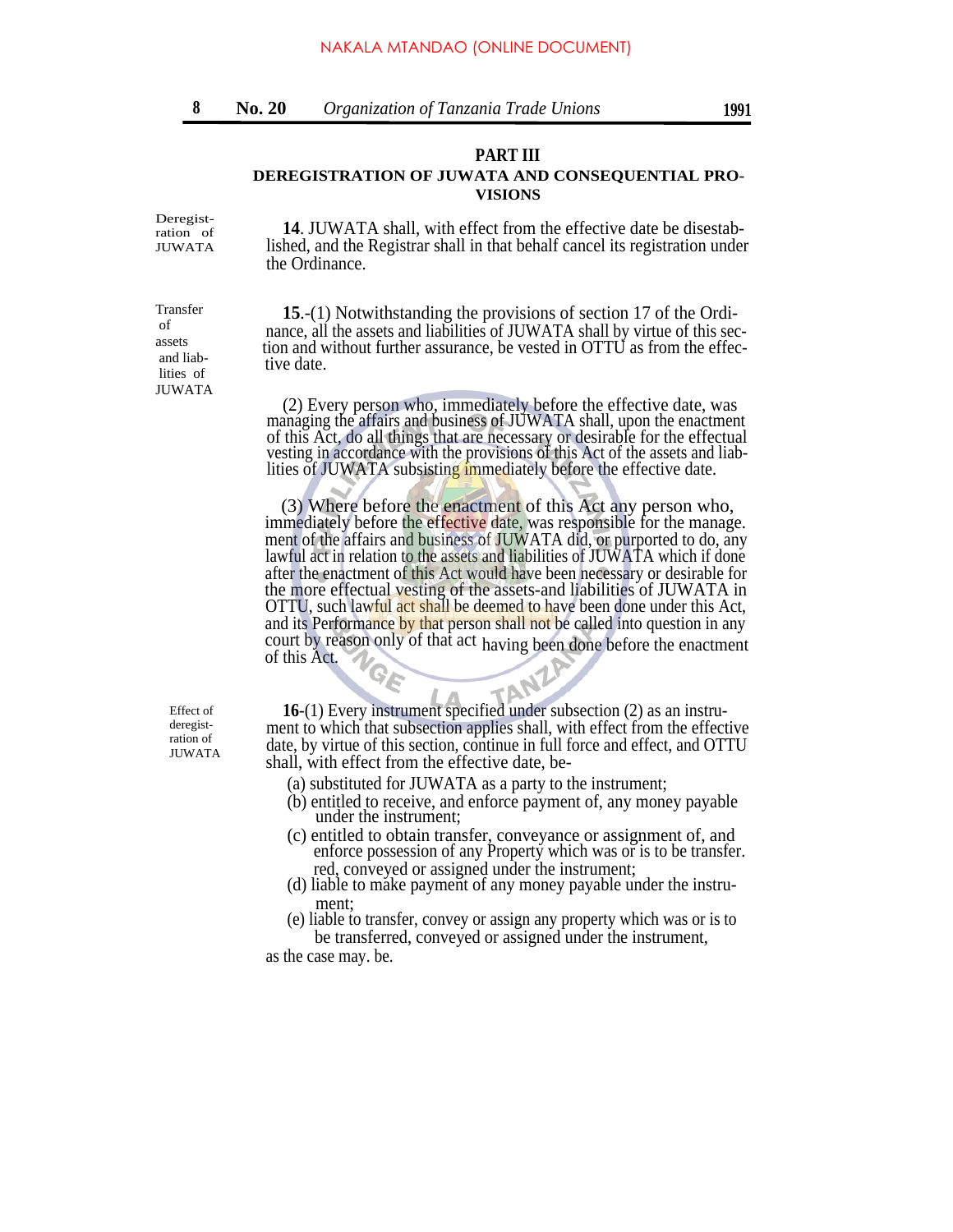(2) This subsection applies to instruments (including contracts, guarantees, agreements, bonds, authorities, mortgages, charges, bills of exchange, promissory notes, bank drafts, bank cheques, letter of credit, securities, certificates of title, share and stock certificates, warrants and other documents-

- (a) to which JUWATA was or is a party;
- (b) creating or evidencing any right or JUWATA to property; or under which any money was or is to be, or may have, or may become, liable to be transferred, conveyed or assigned, by JUWATA,

which were subsisting on or come into existence after the effective date.

(3) Every reference in any written law to JUWATA shall be construed as a reference to OTTU.

**17**.--(1) Any legal proceedings pending before any court or other tribunal which were commenced immediately before the effective date and

to which JUWATA is a party may, in so far as they relate to. any property., right, liability or obligation vested or deemed to have been vested in OTTU by this Act or to any deed, bond, agreement, award or other document or instrument which, after the co encement of this Act, has effect in accordance with section 16, be continued by or against OTTU.

(2) Where any proceedings were instituted by or against JUWATA before the co encement of this Act, in respect of any right, liability or obligation vested in JUWATA, OTTU and every other party to those

proceedings may take all objections and exceptions as might have been taken in proceedings by or against JUWATA, including any objection or exception under Part IV of the Ordinance.

**18.**-(1) Except as is otherwise provided to the contrary by the Constitution of OTTU, all persons holding elective offices in JUWATA immediately before the effective date shall, after the effective date, and until they are replaced or reelected at OTTU elections, be leaders of OTTU elected Under the Corresponding provisions of the Constitution of OTTU.

(2) Every person employed by JUWATA immediately before the effective date shall as from the effective date be employed by OTTU.

(3) Where any person becomes an employee of OTTU pursuant to subsection (2) the terms and conditions of service applicable to him in his employment with OTTU shall, except where the President directs otherwise, be not less favourable than those which were applicable to him before date and, subject to any provisions of tion of OTTU relating to officers, departments and unions of OTTU, he shall as from the effective date, be deemed to have been appointed to the service of OTTU m such office as the Secretary-General of OTTU shall . determine, and for the purposes of determining any right to gratuity or other superannuation benefit, his service with OTTU after the effective date shall be regarded as continuous with his service immediately before the effective date.

Legal proceedings

Leaders and employees of JUWATA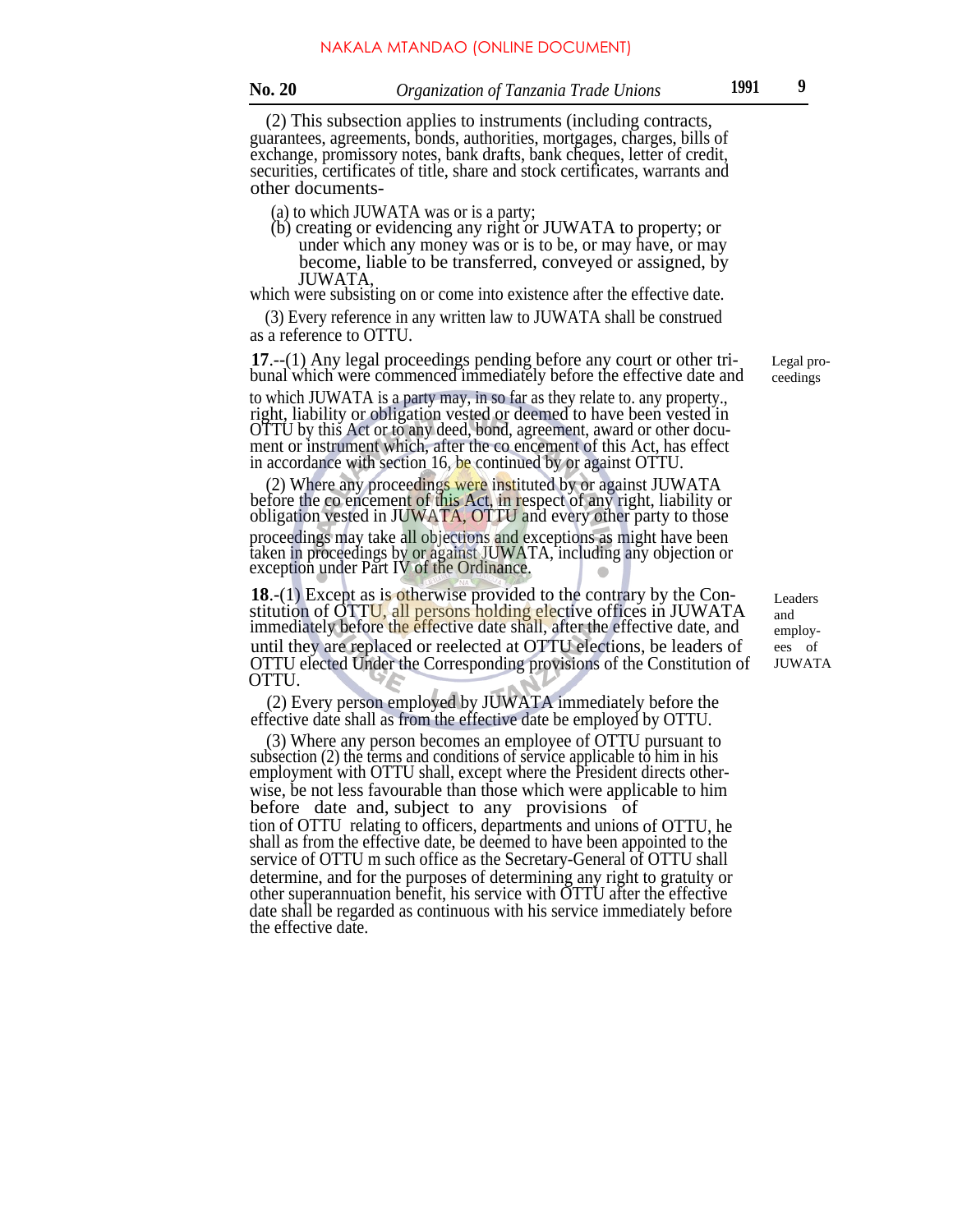**10**

### **PART IV REPEAL AND AMENDMENT**

Repeal of **19**.-(1) The jumuiya ya Wafanyakazi wa Tanzania Act, 1979, is hereby repealed. Act.,

Amendment of cap. 381

 **20**. The provision of the Trade Union Ordinance set out in the first column of the Schedule to this Act are hereby amended in the manner set out opposite to them in the second column of the Schedule.